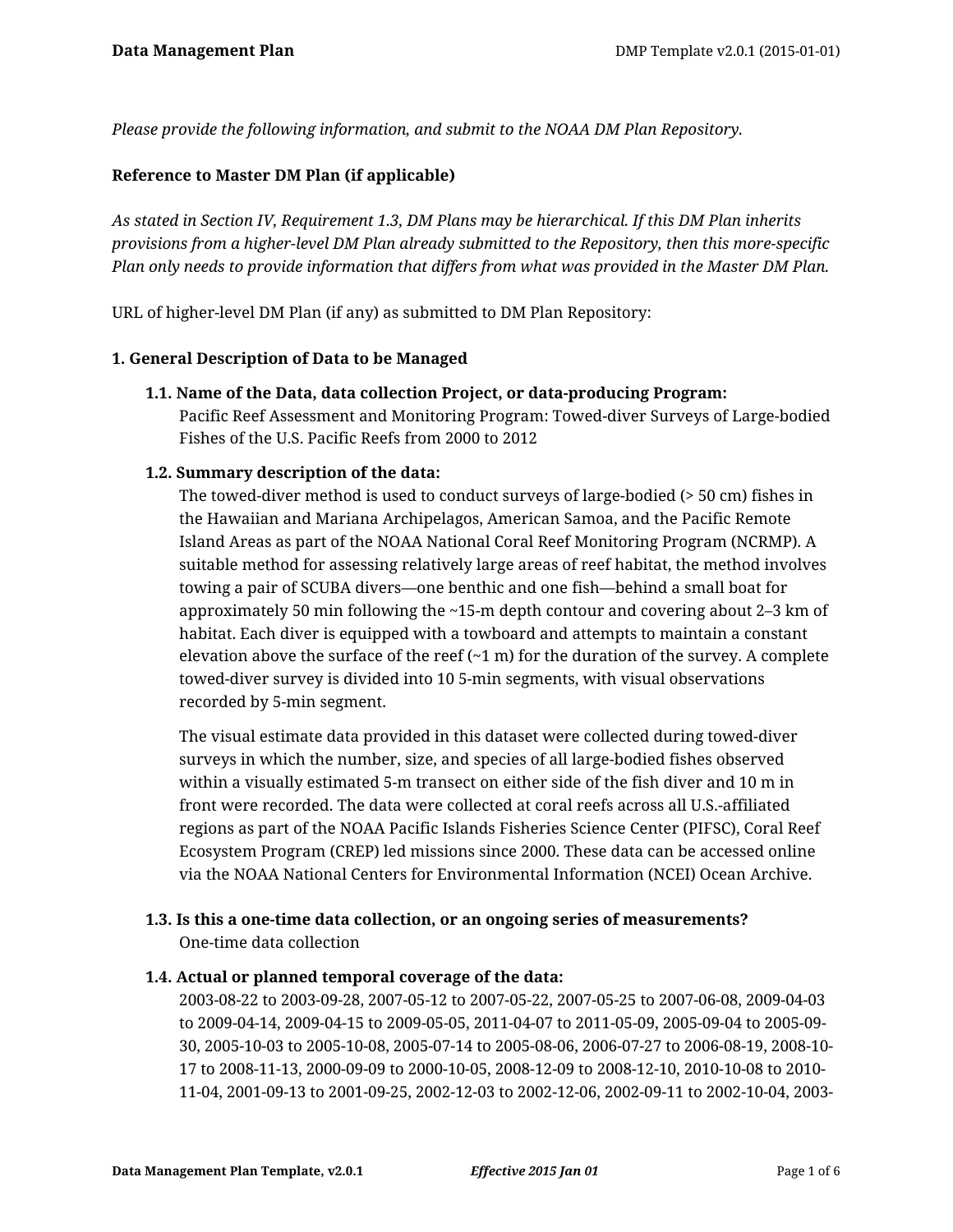07-14 to 2003-08-08, 2004-09-16 to 2004-10-11, 2006-09-03 to 2006-10-01, 2008-09-14 to 2008-10-09, 2010-09-07 to 2010-09-24, 2010-02-23 to 2010-03-20, 2012-03-21 to 2012-04-25, 2002-02-09 to 2002-03-03, 2004-02-04 to 2004-02-25, 2006-02-11 to 2006-03-09, 2008-02-18 to 2008-03-18, 2005-10-18 to 2005-10-21, 2007-04-30 to 2007-05-03, 2009-03-22 to 2009-03- 26, 2011-03-23 to 2011-03-27, 2001-02-07 to 2001-02-23, 2002-01-29 to 2002-02-01, 2004-01- 12 to 2004-01-24, 2004-03-26 to 2004-04-04, 2006-01-18 to 2006-02-01, 2006-03-20 to 2006- 04-02, 2008-01-27 to 2008-02-09, 2008-03-26 to 2008-04-07, 2002-03-10 to 2002-03-19, 2010- 01-24 to 2010-02-08, 2010-04-01 to 2010-04-17, 2012-03-02 to 2012-03-16, 2012-05-03 to 2012-05-19

## **1.5. Actual or planned geographic coverage of the data:**

W: 142.43575067, E: 145.85367032, N: 20.55415502, S: 12.80619352 Mariana Archipelago including Guam, Rota, Tinian, Aguijan, Saipan, Sarigan, Guguan, Alamagan, Pagan, Agrihan, Asuncion, Maug, Farallon de Pajaros, Anatahan, Arakane, Pathfinder, Santa Rosa, Stingray, Supply, and Tatsumi.

W: -160.54516804, E: -154.83979027, N: 22.23705898, S: 18.90836853 Main Hawaiian Islands (MHI), including Hawaii, Kauai, Kaula, Lanai, Maui, Molokai, Niihau, and Oahu

W: -178.38542228, E: -161.91509543, N: 28.45872797, S: 23.05548364 Northwestern Hawaiian Islands (NWHI), including French Frigate, Gardner, Kure, Laysan, Lisianski, Maro, Midway, Necker, Nihoa, Pearl & Hermes, and Raita

W: -171.09273053, E: -168.13673589, N: -11.04527083, S: -14.91052889 American Samoa including Tutuila, Manu'a (Ofo, Olosega, and Ta'u), Rose Atoll, South Bank, and Swains.

W: 166.59345657, E: 166.66057, N: 19.32606047, S: 19.26696409 Wake Island, one of the seven PRIA, is routinely surveyed as part of the Mariana Archipelago RAMP (MARAMP) missions.

W: -176.6269294, E: -159.97143455, N: 16.78843124, S: -0.38304574 Phoenix (Baker and Howland) and Line Islands (Jarvis, Kingman, and Palmyra), and Johnston Atoll. These six of the seven PRIA are routinely surveyed as part of the American Samoa RAMP (ASRAMP) missions (Johnston, Baker and Howland during the first leg of ASRAMP, and Jarvis, Kingman, and Palmyra during the last leg of ASRAMP).

## **1.6. Type(s) of data:**

*(e.g., digital numeric data, imagery, photographs, video, audio, database, tabular data, etc.)* Table (digital)

# **1.7. Data collection method(s):**

*(e.g., satellite, airplane, unmanned aerial system, radar, weather station, moored buoy, research vessel, autonomous underwater vehicle, animal tagging, manual surveys, enforcement activities, numerical model, etc.)*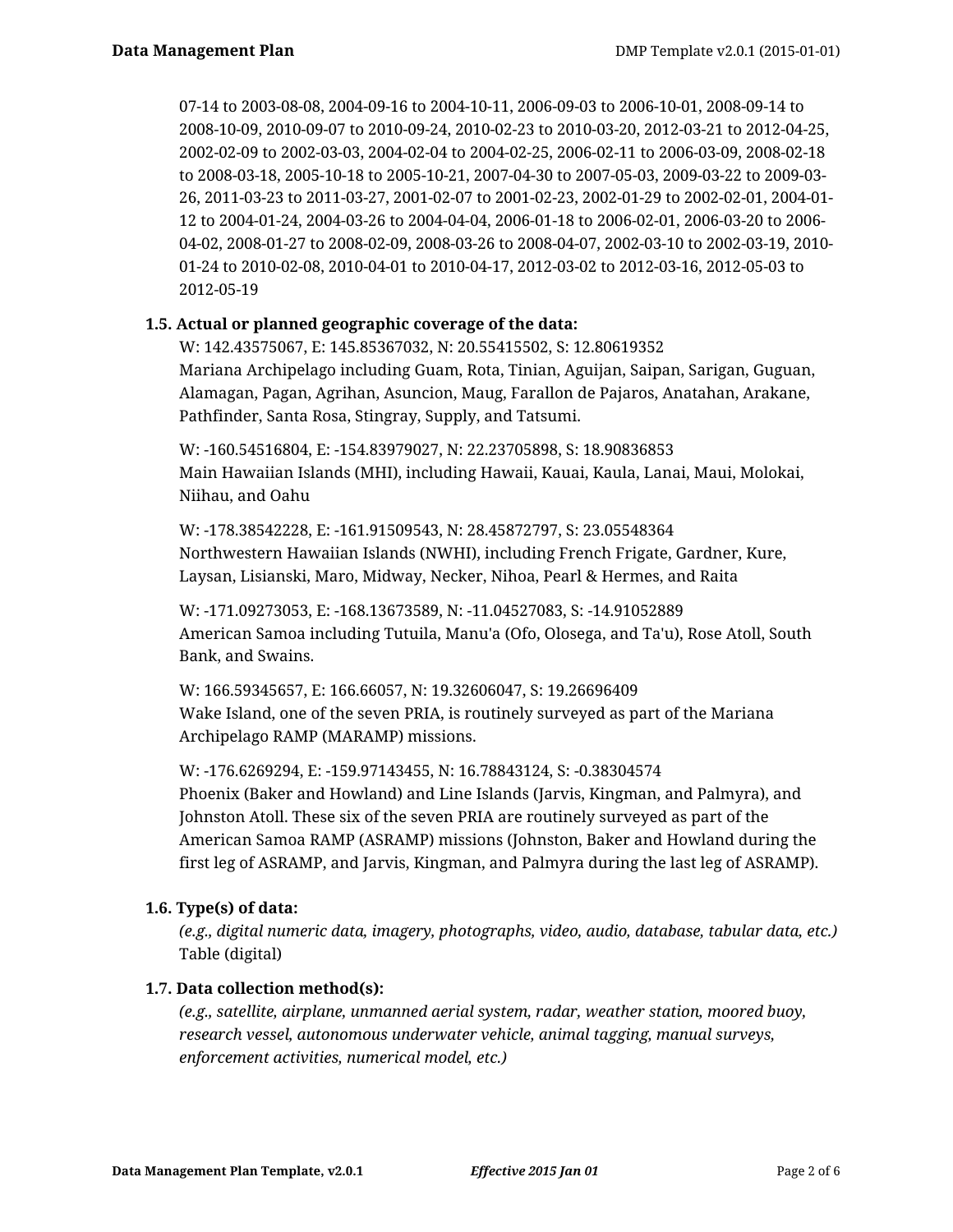**1.8. If data are from a NOAA Observing System of Record, indicate name of system:**

**1.8.1. If data are from another observing system, please specify:**

#### **2. Point of Contact for this Data Management Plan (author or maintainer)**

**2.1. Name:**

Annette M DesRochers

- **2.2. Title:** Metadata Contact
- **2.3. Affiliation or facility:**
- **2.4. E-mail address:** annette.desrochers@noaa.gov
- **2.5. Phone number:** (808)725-5461

#### **3. Responsible Party for Data Management**

*Program Managers, or their designee, shall be responsible for assuring the proper management of the data produced by their Program. Please indicate the responsible party below.*

- **3.1. Name:** Kevin Lino
- **3.2. Title:** Data Steward

#### **4. Resources**

*Programs must identify resources within their own budget for managing the data they produce.*

## **4.1. Have resources for management of these data been identified?** Yes

# **4.2. Approximate percentage of the budget for these data devoted to data management ( specify percentage or "unknown"):**

Unknown

## **5. Data Lineage and Quality**

*NOAA has issued Information Quality Guidelines for ensuring and maximizing the quality, objectivity, utility, and integrity of information which it disseminates.*

## **5.1. Processing workflow of the data from collection or acquisition to making it publicly accessible**

*(describe or provide URL of description):*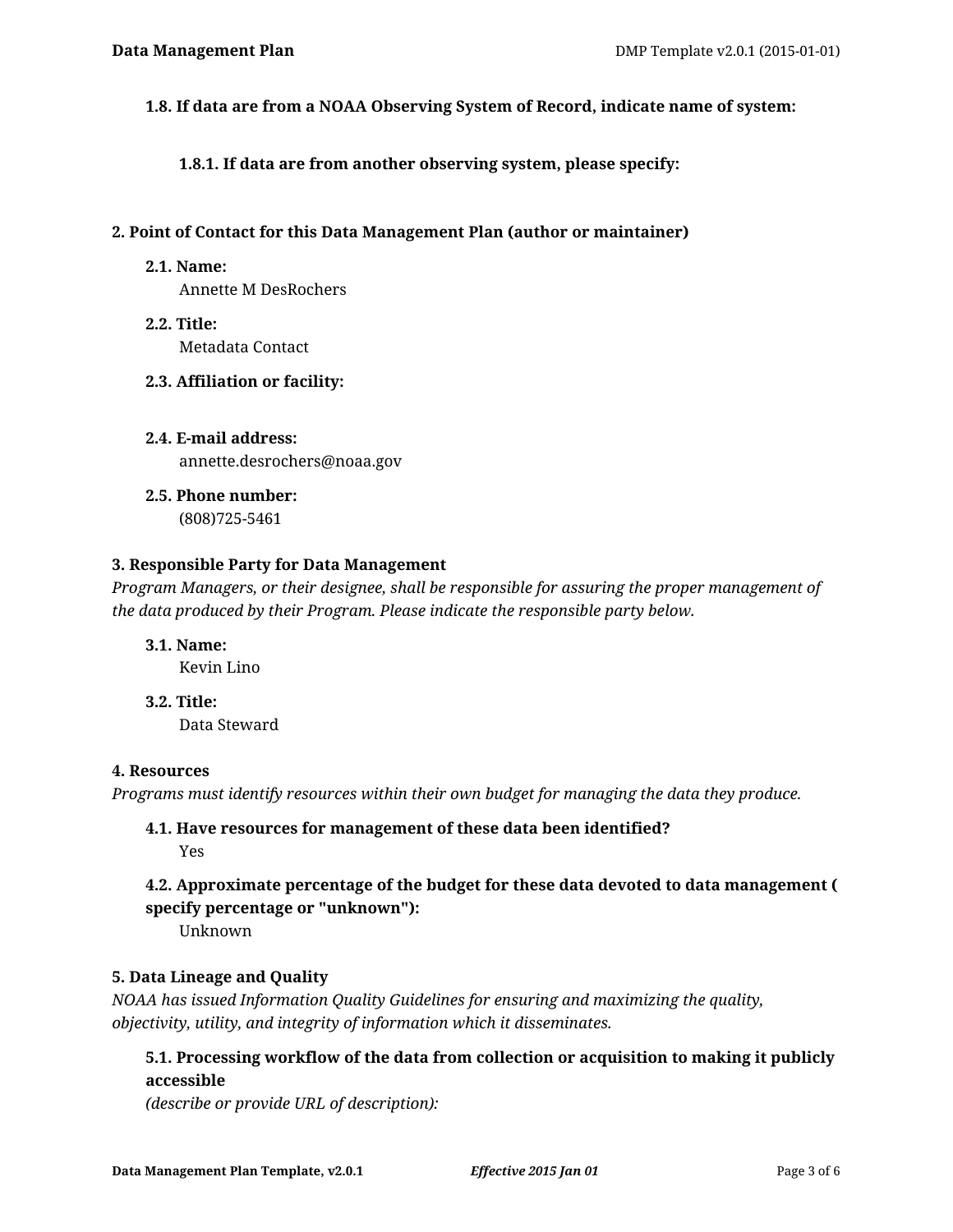Lineage Statement:

Fish towed-diver survey method of large-bodied (>50 cm) reef fishes

Process Steps:

- A towed survey is typically 50 min long and covers about 2 km of habitat. Each survey is divided into 5-min segments, with data recorded separately per segment to allow for georeferencing of observations within the  $\sim$ 200 m covered during each segment. Throughout a survey, the latitude and longitude of its survey track are recorded at 5-s intervals on the small boat with a global positioning system (GPS). Following a survey, diver tracks are generated using this GPS data and a layback algorithm to account for position of the diver relative to the small boat. (Citation: Richards BL, Williams ID, Nadon MO, Zgliczynski BJ 2011. A towed-diver survey method for mesoscale fishery-independent assessment of large-bodied reef fishes. Bulletin of Marine Science 87(1): 000-000. doi:10.5343/bms.2010.1019.)

**5.1.1. If data at different stages of the workflow, or products derived from these data, are subject to a separate data management plan, provide reference to other plan:**

**5.2. Quality control procedures employed (describe or provide URL of description):** The data is recorded by the diver on a physical data sheet, then transferred to a MS Access database on-board the ship. After the data is entered in the MS Access database, the diver verifies the data against the physical data sheet to ensure accuracy. Following the conclusion of a mission, the data is migrated to an Oracle database by NOAA CREP data management. There are several queries in both the MS Access and Oracle database to flag errors based on pre-defined criteria.

## **6. Data Documentation**

*The EDMC Data Documentation Procedural Directive requires that NOAA data be well documented, specifies the use of ISO 19115 and related standards for documentation of new data, and provides links to resources and tools for metadata creation and validation.*

- **6.1. Does metadata comply with EDMC Data Documentation directive?** No
	- **6.1.1. If metadata are non-existent or non-compliant, please explain:**

Missing/invalid information:

- 1.7. Data collection method(s)
- **6.2. Name of organization or facility providing metadata hosting:**

NMFS Office of Science and Technology

**6.2.1. If service is needed for metadata hosting, please indicate:**

#### **6.3. URL of metadata folder or data catalog, if known:**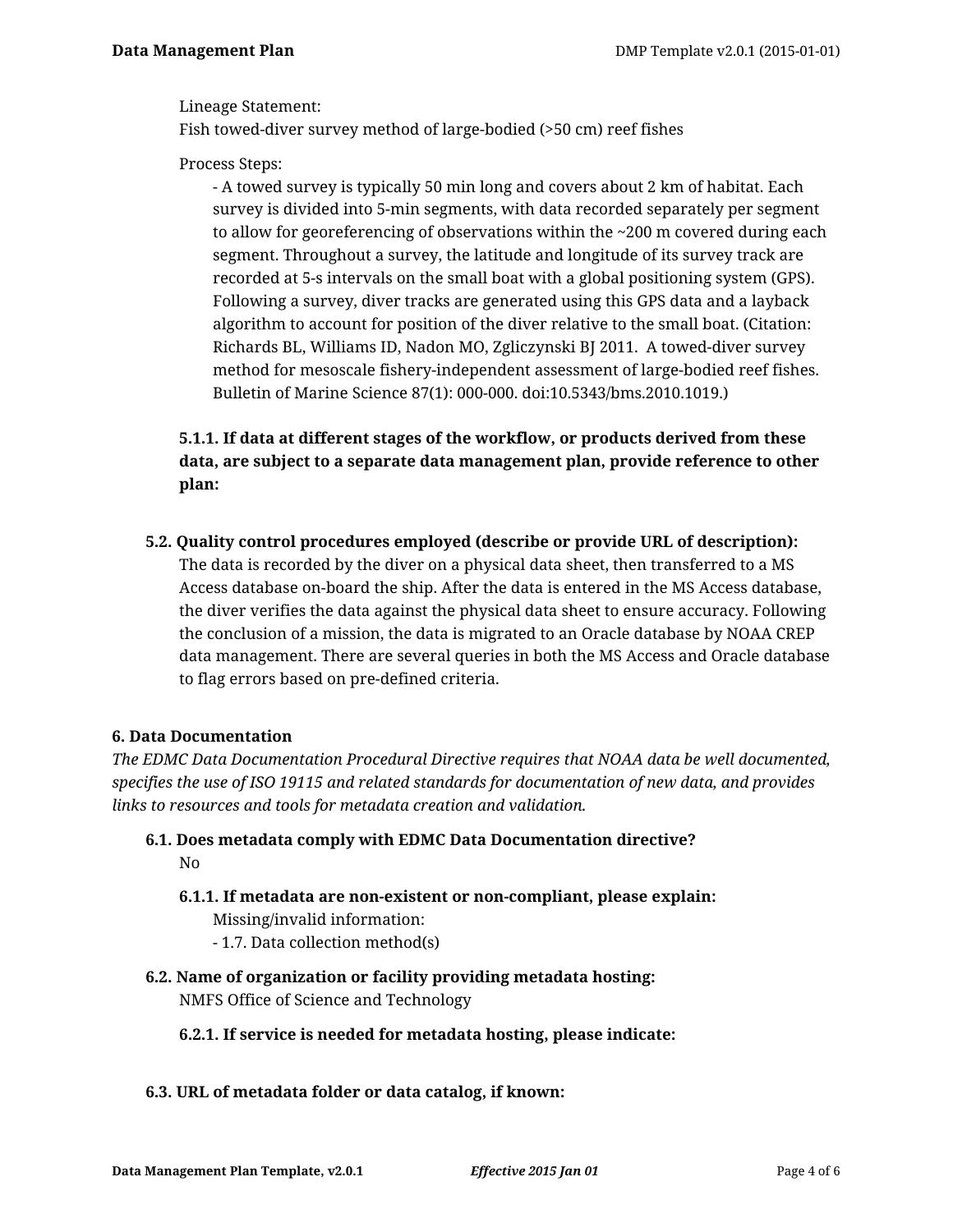https://www.fisheries.noaa.gov/inport/item/34521

#### **6.4. Process for producing and maintaining metadata**

*(describe or provide URL of description):*

Metadata produced and maintained in accordance with the NOAA Data Documentation Procedural Directive: https://nosc.noaa.gov/EDMC/DAARWG/docs/EDMC\_PD-Data Documentation v1.pdf

## **7. Data Access**

*NAO 212-15 states that access to environmental data may only be restricted when distribution is explicitly limited by law, regulation, policy (such as those applicable to personally identifiable information or protected critical infrastructure information or proprietary trade information) or by security requirements. The EDMC Data Access Procedural Directive contains specific guidance, recommends the use of open-standard, interoperable, non-proprietary web services, provides information about resources and tools to enable data access, and includes a Waiver to be submitted to justify any approach other than full, unrestricted public access.*

**7.1. Do these data comply with the Data Access directive?**

Yes

**7.1.1. If the data are not to be made available to the public at all, or with limitations, has a Waiver (Appendix A of Data Access directive) been filed?**

**7.1.2. If there are limitations to public data access, describe how data are protected from unauthorized access or disclosure:**

**7.2. Name of organization of facility providing data access:** National Centers for Environmental Information - Silver Spring, Maryland (NCEI-MD)

## **7.2.1. If data hosting service is needed, please indicate:**

**7.2.2. URL of data access service, if known:** http://accession.nodc.noaa.gov/0163744 http://dx.doi.org/10.5343/bms.2010.1019

# **7.3. Data access methods or services offered:** Data can be accessed online via the NOAA National Centers for Environmental Information (NCEI) Ocean Archive.

**7.4. Approximate delay between data collection and dissemination:** Unknown

**7.4.1. If delay is longer than latency of automated processing, indicate under what authority data access is delayed:**